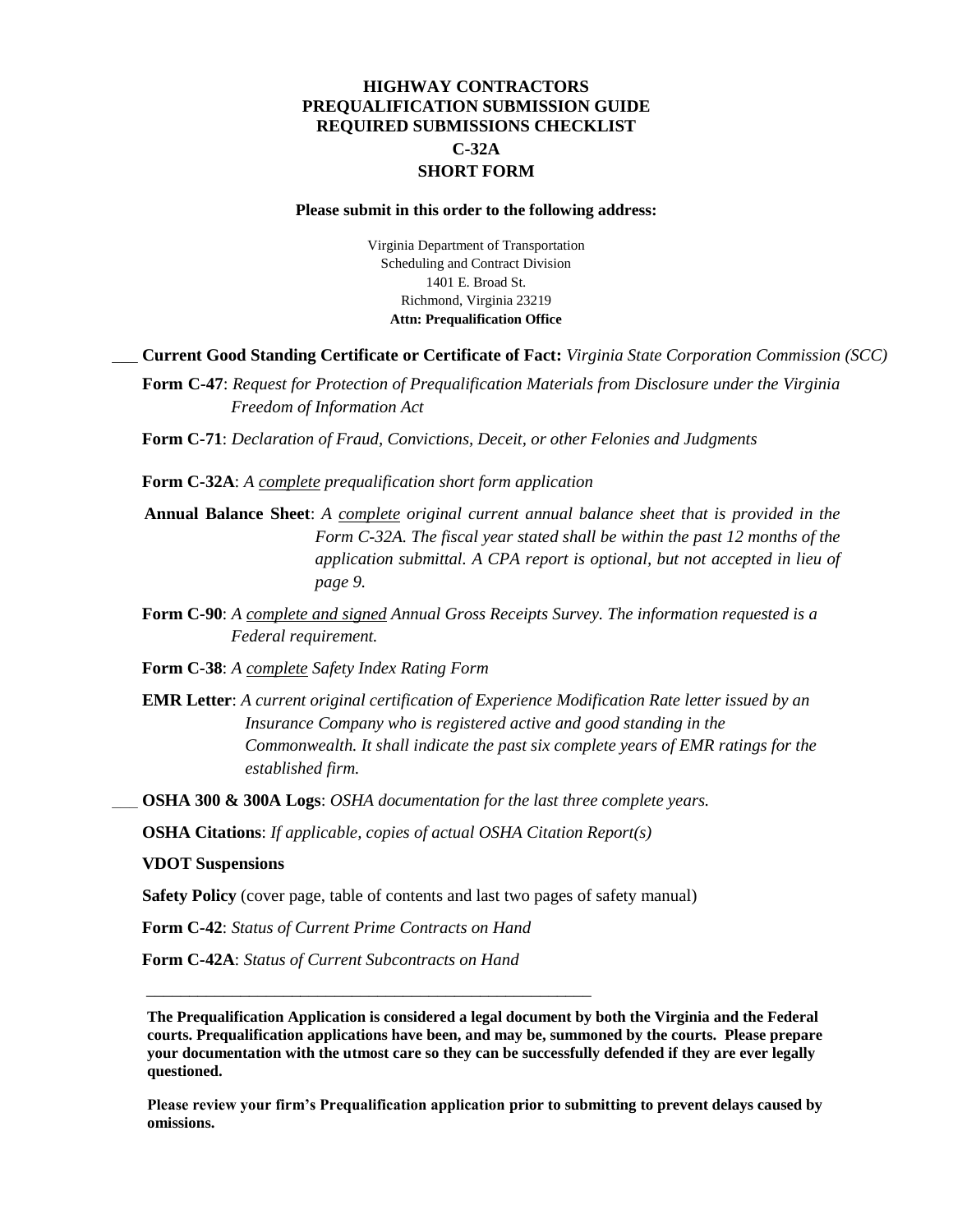### **Request for Protection of Prequalification Materials From Disclosure Under the Virginia Freedom of Information Act**

*Please read before completing this form:* 

The Virginia Public Procurement Act allows for the exemption of certain Prequalification information from public disclosure. A contractor must request the exemption in writing in order that information contained in the Prequalification application and financial statement be withheld from public view, under the Virginia Freedom of Information Act. This can be accomplished by completing this form. This form must indicate the legal name of the company, the items to be protected, and the reason why the exemption is being requested. **(Please be specific) and state specifically why each item is exempt**. The Virginia Court System has held that the contents of the entire file may not be protected. For example, just indicating" entire file" is to be exempt is not specific enough and will not protect your information from being disclosed. This request must be signed by an authorized officer of the company as authorized on page 2 of the Prequalification Application (Form C-32).

In submission of its Prequalification materials:

## \_\_\_\_\_\_\_\_\_\_\_\_\_\_\_\_\_\_\_\_\_\_\_\_\_\_\_\_\_\_\_\_\_\_\_\_\_\_\_\_\_\_\_\_\_\_\_\_\_\_\_\_\_\_\_\_\_\_\_\_\_\_\_\_\_\_\_\_\_\_\_\_\_\_\_\_\_\_\_\_\_\_\_\_\_\_\_\_\_\_\_\_\_ **(Firms Full Legal Name as Registered with the SCC is required)**  \_\_\_\_\_\_\_\_\_\_\_\_\_\_\_\_\_\_\_\_\_\_\_\_\_\_\_\_\_\_\_\_\_\_\_\_\_\_\_\_\_\_\_\_\_\_\_\_\_\_\_\_\_\_\_\_\_\_\_\_\_\_\_\_\_\_\_\_\_\_\_\_\_\_\_\_\_\_\_\_\_\_\_\_\_\_\_\_\_\_\_\_\_\_\_\_\_\_\_\_\_\_\_\_\_\_\_\_\_\_\_\_\_\_\_\_

Hereby invokes the protection of Section 2.2-4342 of the Code of Virginia (Virginia Public Procurement

Act), and request protection from public disclosure of certain ownership information.

The data or materials to be protected are (Please state **specific** materials):

The reasons why such protection is necessary are:

**\_\_\_\_ No protection** of our prequalification submission is being requested. (Please check if applicable).

\_\_\_\_\_\_\_\_\_\_\_\_\_\_\_\_\_\_\_\_\_\_\_\_\_\_\_\_\_\_\_\_\_\_\_\_\_\_\_\_\_\_\_\_\_\_ \_\_\_\_\_\_\_\_\_\_\_\_\_\_\_\_\_\_\_\_\_\_\_\_\_\_\_\_\_\_\_\_\_\_\_ (SIGNATURE OF AN AUTHORIZED COMPANY OFFICER) (DATE)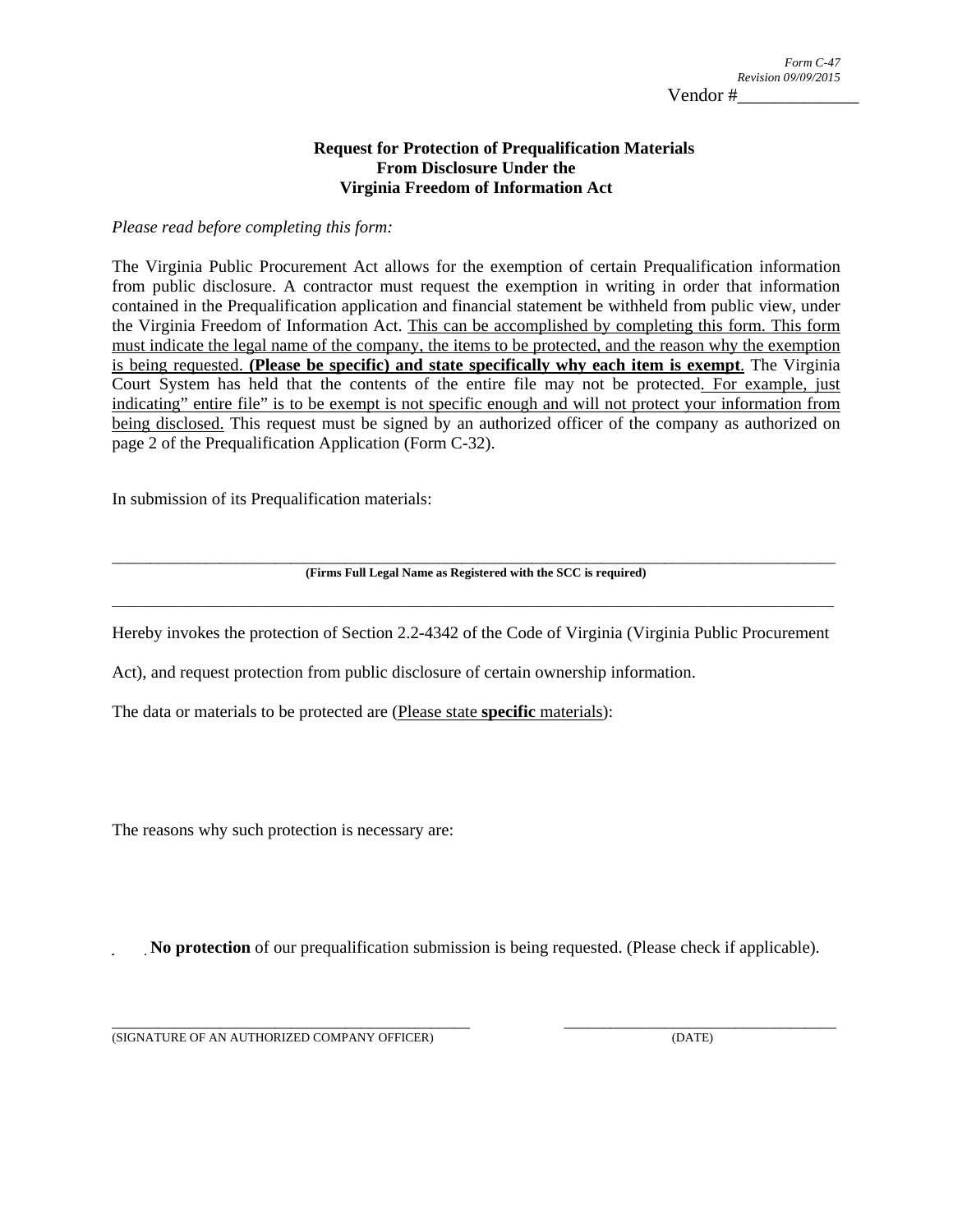Vendor #\_\_\_\_\_\_\_\_\_\_\_\_\_

# **VIRGINIA DEPARTMENT OF TRANSPORTATION PREQUALIFICATION RENEWAL APPLICATION**

*This application may be completed by currently prequalified firms preparing to begin their prequalification cycle after having completed a C-32 the previous year. The cycle will resume back to completing the C-32 the next year after a C-32A has been completed*. **(Please allow 30-45 days processing time)**

| (Firm's full legal name as registered with the SCC)           |              |                                                      |  |  |  |
|---------------------------------------------------------------|--------------|------------------------------------------------------|--|--|--|
| *(Firms contact mailing address to be listed on VDOT Website) |              |                                                      |  |  |  |
| (City)                                                        | (State)      | (Zip)                                                |  |  |  |
| (Telephone Number)                                            | (Fax Number) | (Contact Email Address to be listed on VDOT Website) |  |  |  |

**\_\_\_\* Please check here if this is a change of the firm's contact information.** 

### *ALL RENEWAL APPLICANTS MUST COMPLETE*

Has there been any significant changes in the following critical operational areas since the submission of your firm's last C-32 application? (**If yes, please provide appropriate documentation** on selected pages of a Form C-32 and/or explain the changes on a separate sheet of paper).

|                | <b>UPDATE Current Business Changes:</b>                                | <b>YES</b> | <b>NO</b> |
|----------------|------------------------------------------------------------------------|------------|-----------|
| $\mathbf{1}$   | Any changes in Organizational Structure (Corporation, Limited          |            |           |
|                | Partnership, Limited Liability Company, Sole Proprietorship, General   |            |           |
|                | <b>Partnership, Business Trust)?</b>                                   |            |           |
| 2.             | Any change in Ownership Interest?                                      |            |           |
| 3.             | Any change in Authorized Individuals?                                  |            |           |
| 4.             | Any change in Firm to Firm relationships?                              |            |           |
| 5.             | Any changes in the nature of the firm's work expertise?                |            |           |
| 6.             | Any gain, loss, or access to equipment that may negatively or          |            |           |
|                | positively impact the firm's ability to perform highway construction?  |            |           |
| $\overline{z}$ | Has the firm been debarred, denied prequalification, or denied bidding |            |           |
|                | privileges with another agency or any other DOT? If yes, attach a copy |            |           |
|                | of the debarred/denial letter?                                         |            |           |
|                |                                                                        |            |           |
|                | <b>ATTACH the Following Documents:</b>                                 | <b>YES</b> | <b>NO</b> |
| 8.             | Attached a complete original annual balance sheet (page 9 of C-32)     |            |           |
| 9.             | Attached the Status of current Prime Contracts on Hand (Form C-42)     |            |           |
| 10.            | Attached the Status of current Subcontracts on hand (Form C-42A)       |            |           |
| 11.            | Attached Compete Form C-38 (completely scored)                         |            |           |
| 12.            | Attached supplemental information for supporting firm's Safety History |            |           |
| 12A            | <b>Originally signed EMR Letter from Insurance Company</b>             |            |           |
| 12B            | Last current completed year for OSHA 300 & 300A logs                   |            |           |
| 12C            | <b>OSHA Citation(s)</b>                                                |            |           |
| 12D            | <b>VDOT Suspension(s)</b>                                              |            |           |
| 13.            | Attached an Annual Gross Receipts Survey (Page 10 of Form C-32)        |            |           |
| 14             | Attached Form C-47, Freedom of Information Act Protection              |            |           |
| 15             | Attached the C-32A Affidavit with this C-32A                           |            |           |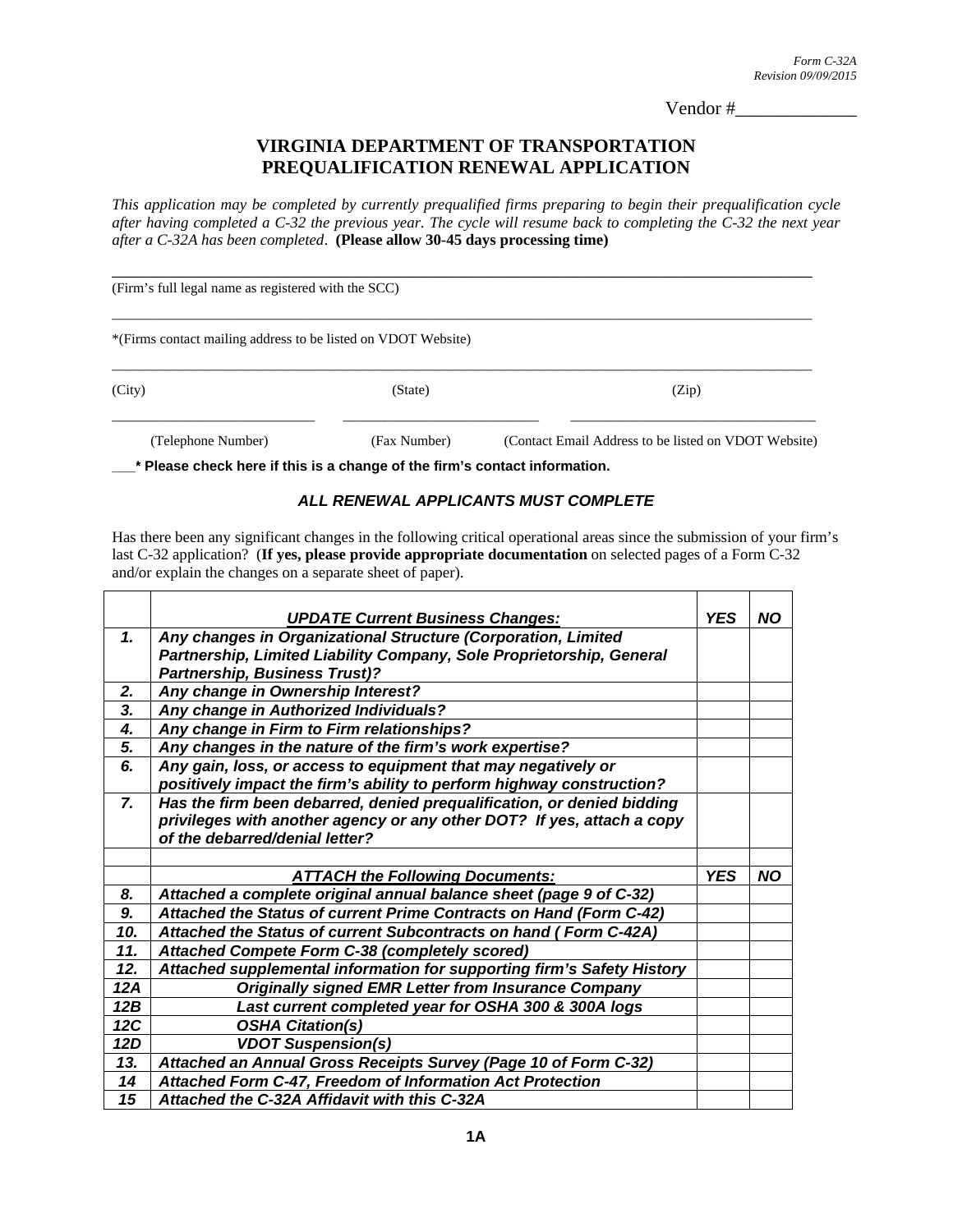*Revision 09/09/2015* 

*Form C-32A* 

Vendor #\_\_\_\_\_\_\_\_\_\_\_\_\_

#### **AFFIDAVIT**

#### *This form must be signed by an authorized company officer and notarized.*

A MATERIAL OR FALSE STATEMENT OR OMISSION MADE IN CONNECTION WITH THIS APPLICATION IS SUFFICIENT CAUSE FOR DENIAL OF PREQUALIFICATION, REVOCATION OF A PRIOR APPROVAL, INITIATION OF SUSPENSION OR DEBARMENT PROCEEDINGS, AND MAY SUBJECT THE PERSON AND/OR ENTITY MAKING THE FALSE STATEMENT TO ANY AND ALL CIVIL AND CRIMINAL PENALTIES AVAILABLE PURSUANT TO APPLICABLE FEDERAL AND STATE LAW.

**STATE OF CITY/COUNTY OF CITY/COUNTY OF** 

I, (full *legal* name of authorized person printed), swear or

Affirm under penalty of law that I am (title)

Of applicant firm (Firm's full legal name as registered with SCC)

and that I have read and understand all of the questions in this application and that all of the foregoing information and statements submitted in this application and its attachments and supporting documents are true and correct to the best of my knowledge, and that all responses to the questions are full and complete, omitting no material information. The responses include all material information necessary to fully and accurately identify and explain the operations, capabilities and pertinent history of the named firm as well as the ownership, control, and affiliations thereof.

I recognize that the information submitted in this application is for the purpose of inducing prequalification approval by VDOT. I understand that VDOT may, by means it deems appropriate, determine the accuracy and truth of the statements in the application, and I authorize such agency to contact any entity named in the application, and the named firm's bonding companies, banking institutions, credit agencies, contractors, clients, and other certifying agencies for the purpose of verifying the information supplied and determining the named firm's eligibility.

I agree to submit to government audit, examination and review of books, records, documents and files, in whatever form they exist, of the named firm and its affiliates, inspection of its place(s) of business and equipment, and to permit interviews of its principals, agents, and employees. I understand that refusal to permit such inquiries shall be grounds for denial or the loss of our firm's prequalification privileges.

I agree to provide written notice to the Virginia Department of Transportation of any material change in the information contained in the original application within 30 calendar days of such change (e.g., ownership, address, telephone number, etc.).

I acknowledge and agree that any misrepresentations in this application or in records pertaining to a contract or subcontract will be grounds for terminating any contract or subcontract which may be awarded; denial or revocation of prequalification; suspension and debarment; and for initiating action under federal and/or state law concerning false statement, fraud or other applicable offenses.

I declare under penalty of perjury that the information provided in this application and supporting documents is true and correct.

| Printed Full Legal Name of Authorized Company Officer |                          | Signature (as shown on page 2 of Form C-32) |                                                                |               |
|-------------------------------------------------------|--------------------------|---------------------------------------------|----------------------------------------------------------------|---------------|
| Sworn to before me this                               | $\equiv$ day of $\equiv$ | .20                                         |                                                                |               |
|                                                       |                          |                                             | (Signature/Seal)                                               |               |
|                                                       |                          |                                             |                                                                | Notary Public |
| My Commission expires                                 |                          |                                             | . Notary Registration Number                                   |               |
|                                                       |                          | Mail completed application to:              |                                                                |               |
|                                                       |                          |                                             | Virginia Department of Transportation/Prequalification Officer |               |
|                                                       |                          | 1401 East Broad Street                      |                                                                |               |
|                                                       |                          | Richmond, Virginia 23219                    |                                                                |               |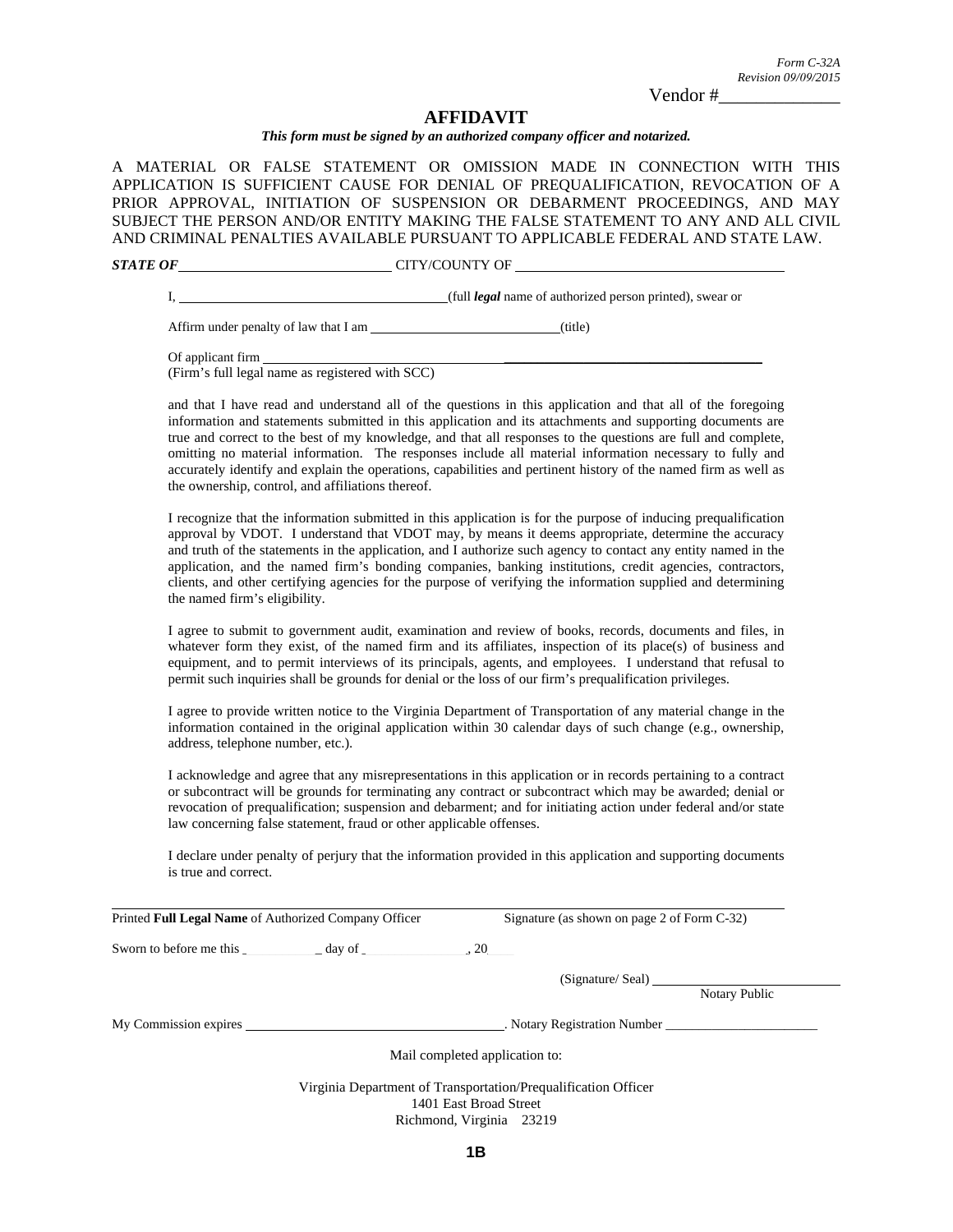Vendor #\_\_\_\_\_\_\_\_\_\_\_\_\_

*Form C-32 Revision 09/09/2015* 

# **ANNUAL BALANCE SHEET**

**(Page must be completed with no omissions)** 

| (Firms Full Legal Name as registered with the SCC) |  |
|----------------------------------------------------|--|
| For the Fiscal Year Ending                         |  |
| (Document the month, the day & the year)           |  |
| <b>ASSETS</b>                                      |  |
| Current Assets (1 year or less):                   |  |
| Non-Current Assets (over 1 year):                  |  |
|                                                    |  |
|                                                    |  |
| <b>LIABILITIES</b>                                 |  |
| Current Liabilities (1 year or less)               |  |
| Non-Current Liabilities (over 1 year):             |  |
|                                                    |  |
|                                                    |  |
|                                                    |  |
|                                                    |  |

## **AFFIDAVIT**

**I declare under the penalty of perjury that to the best of my knowledge that this annual balance sheet accurately reflects this company's underlying financial state.** 

| Printed Full Legal Name of Authorized Company Officer (on page 2 of Form C32) |                                 |                  | Signature                  |  |
|-------------------------------------------------------------------------------|---------------------------------|------------------|----------------------------|--|
|                                                                               | day of $\overline{\phantom{a}}$ | $\Box$ , 20      |                            |  |
|                                                                               |                                 | (Signature/Seal) | Notary Public              |  |
|                                                                               |                                 |                  | Notary Registration Number |  |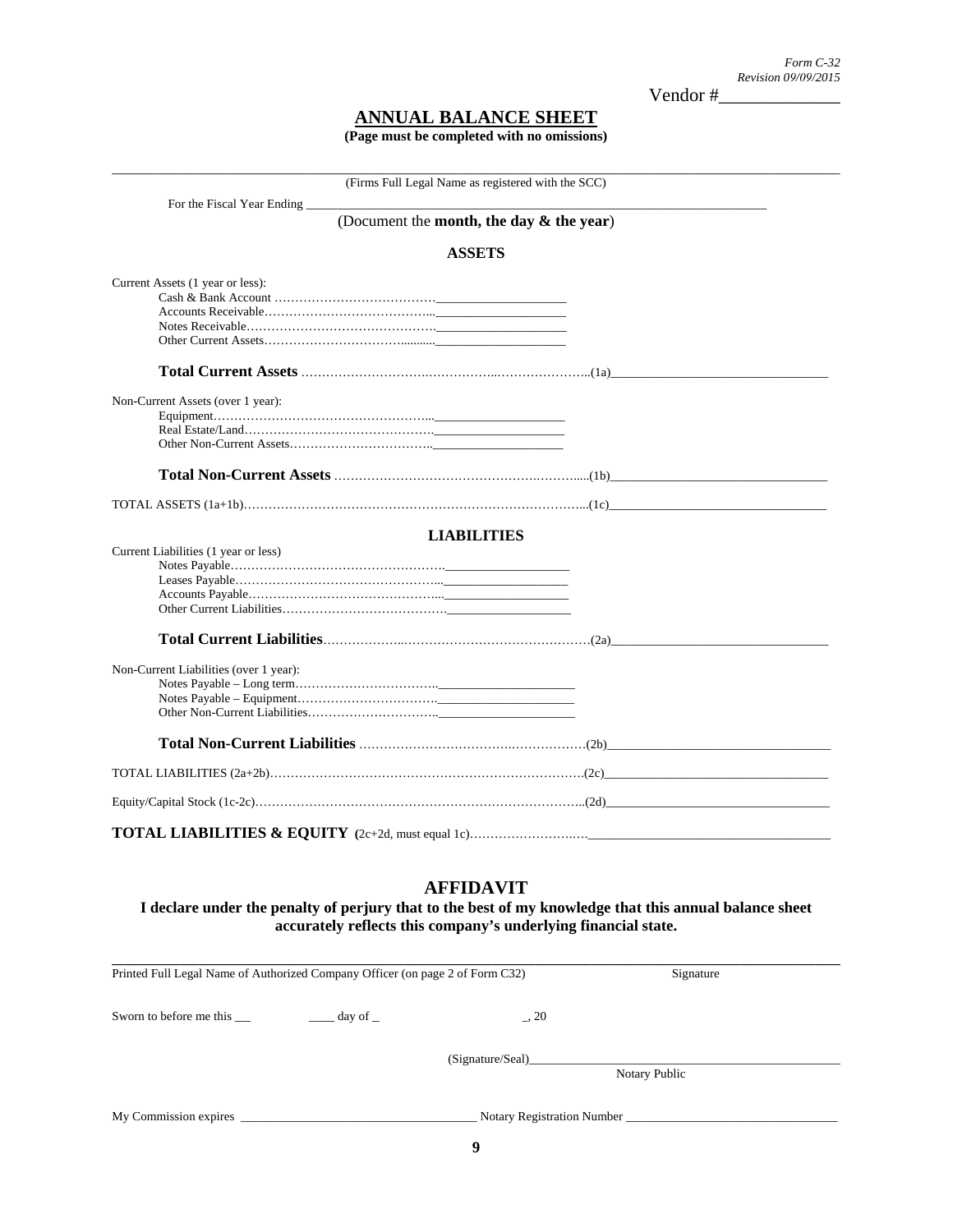# COMMONWEALTH OF VIRGINIA DEPARTMENT OF TRANSPORTATION

# **ANNUAL GROSS RECEIPTS SURVEY**

THE FIRM IDENTIFIED BELOW ACKNOWLEDGES AND CERTIFIES THAT THIS PAGE ACCURATELY REPRESENTS THE INFORMATION CONTAINED HEREIN.

| <b>FIRM'S</b>                                                                           |  |
|-----------------------------------------------------------------------------------------|--|
|                                                                                         |  |
|                                                                                         |  |
| AGE OF FIRM_____________                                                                |  |
| FIRM'S STATUS: DBE _______ NON-DBE _______ SWAM                                         |  |
| ANNUAL GROSS RECEIPTS FOR THE FIRM'S FISCAL YEAR ENDING (Year Only) ___________________ |  |
|                                                                                         |  |

**\_\_\_\_\_\_\_\_\_\_\_\_\_\_\_\_\_\_\_\_\_\_\_\_\_\_\_\_\_\_\_\_\_\_\_\_\_\_\_\_\_\_\_\_\_\_\_\_\_\_\_\_\_\_\_\_\_\_\_\_\_\_\_\_\_\_\_\_\_\_\_\_\_\_\_\_\_\_\_\_\_\_\_\_\_\_\_\_\_\_\_\_\_\_\_\_\_\_\_\_\_\_\_\_\_\_\_\_\_\_\_\_\_\_\_\_ Printed Full Legal Name of Authorized Company Officer (on page 2 of Form C32)** 

**Signature\_\_\_\_\_\_\_\_\_\_\_\_\_\_\_\_\_\_\_\_\_\_\_\_\_\_\_\_\_\_\_\_\_\_\_\_\_\_\_\_\_\_\_\_\_\_\_\_\_\_\_\_\_\_\_\_\_\_\_\_\_\_\_\_\_\_\_\_\_\_\_\_\_\_\_\_\_\_\_\_\_\_\_\_\_**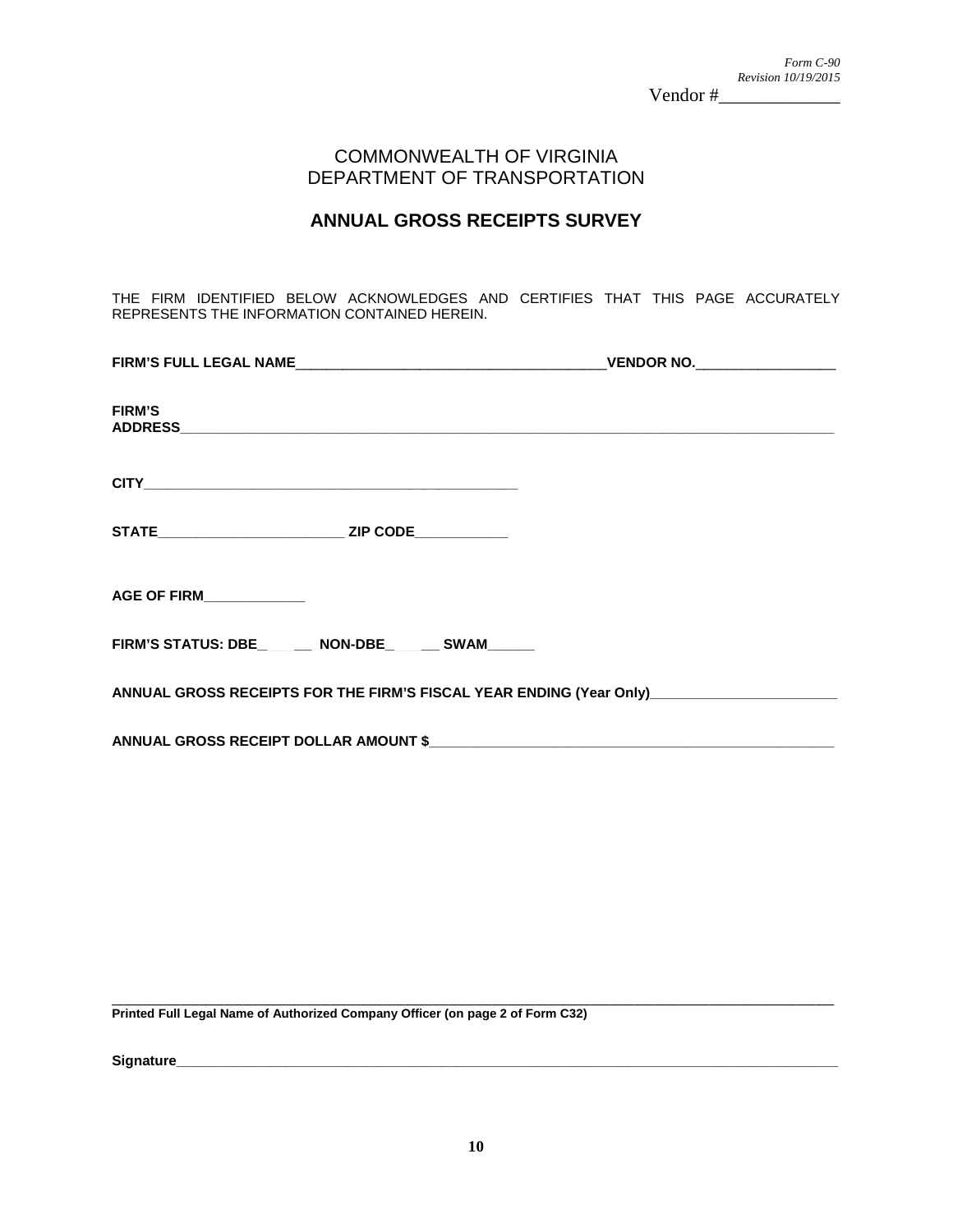*Revision 09/09/2015* 

Vendor #\_\_\_\_\_\_\_\_\_\_\_\_\_

*FORM C-42*

# **STATUS OF CURRENT** *PRIME* **CONTRACTS ON HAND**

Give full information about all of your contracts as a PRIME contractor whether in progress or awarded but not yet begun; or where you are low bidder pending formal award of contract. For Maintenance Contracts list in column 4 the balance completed to date. This information **cannot be older than 60 days.**

| $-1-$        | $-2-$                   | $-3-$                                | $-4-$           | $-5-$             |
|--------------|-------------------------|--------------------------------------|-----------------|-------------------|
| <b>OWNER</b> | <b>CONTRACTS</b>        | <b>CONTRACTS</b>                     | <b>CONTRACT</b> | <b>BALANCE TO</b> |
|              | <b>LOCATION OF WORK</b> | <b>DESCRIPTION OF WORK PERFORMED</b> | <b>AMOUNT</b>   | BE                |
|              |                         |                                      |                 | <b>COMPLETED</b>  |
|              |                         |                                      |                 |                   |
|              |                         |                                      |                 |                   |
|              |                         |                                      |                 |                   |
|              |                         |                                      |                 |                   |
|              |                         |                                      |                 |                   |
|              |                         |                                      |                 |                   |
|              |                         |                                      |                 |                   |
|              |                         |                                      |                 |                   |
|              |                         |                                      |                 |                   |
|              |                         |                                      |                 |                   |
|              |                         |                                      |                 |                   |
|              |                         |                                      |                 |                   |
|              |                         |                                      |                 |                   |
|              |                         |                                      |                 |                   |

**Page \_\_\_\_ of \_\_\_\_** 

Total Chargeable Balance to be completed (Total of Column 5) = \$\_\_\_\_\_\_\_\_\_\_\_\_\_\_\_\_\_

GRAND TOTAL OF ALL PAGES = \$

*In case of joint venture indicate work performed only by your firm.* 

**\_\_\_\_\_ A** I certify the above contract amounts are the true representation of all of the work this firm is responsible for as a PRIME contractor as of the date stated below.

*Or* 

**\_\_\_\_\_ B** I certify that this firm has no work underway as a PRIME contract and is responsible for no work as of the date stated below.